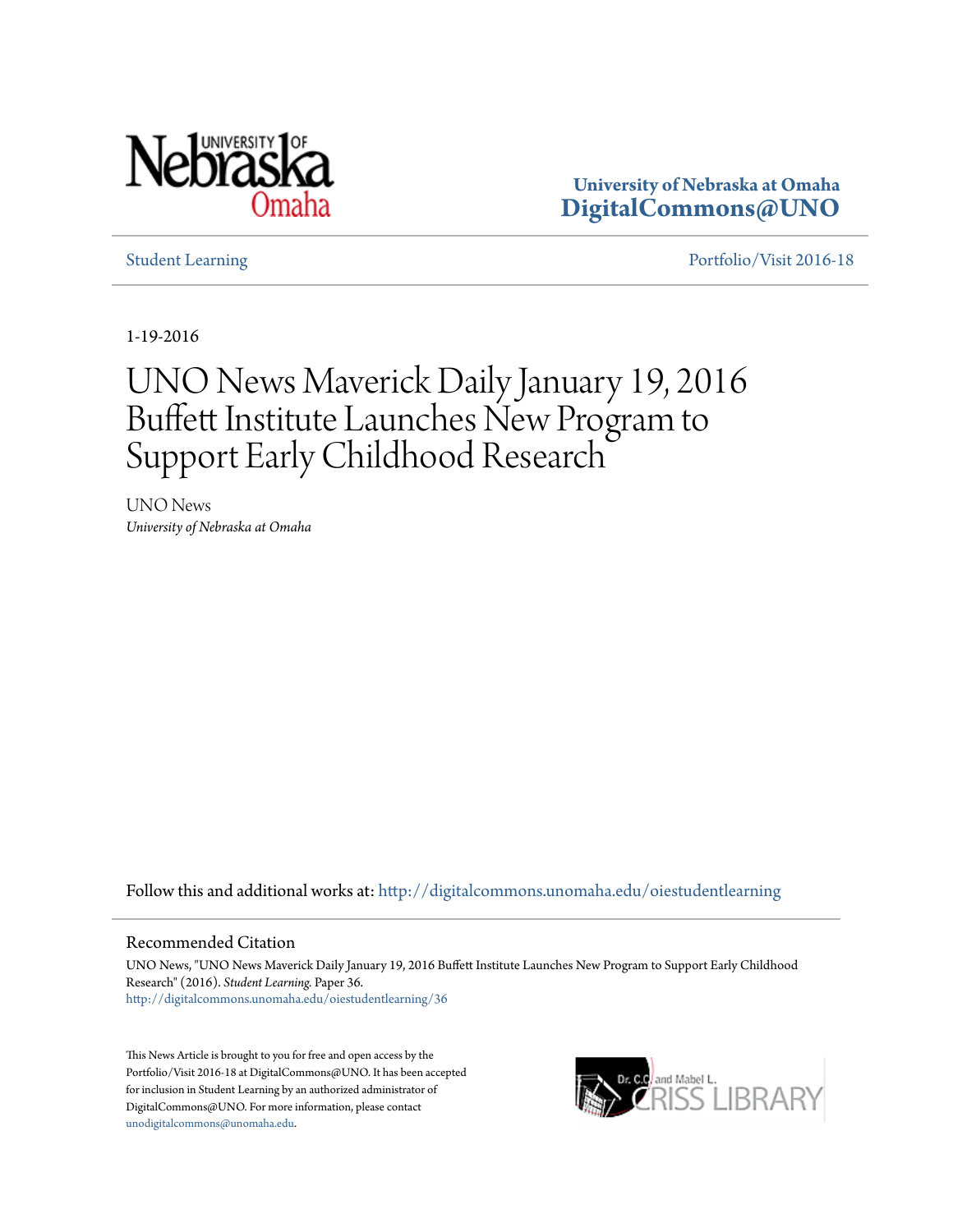

Nehraska | n university of Nebraska Omaha, 6001 Dodge Street, Omaha, NE 68182